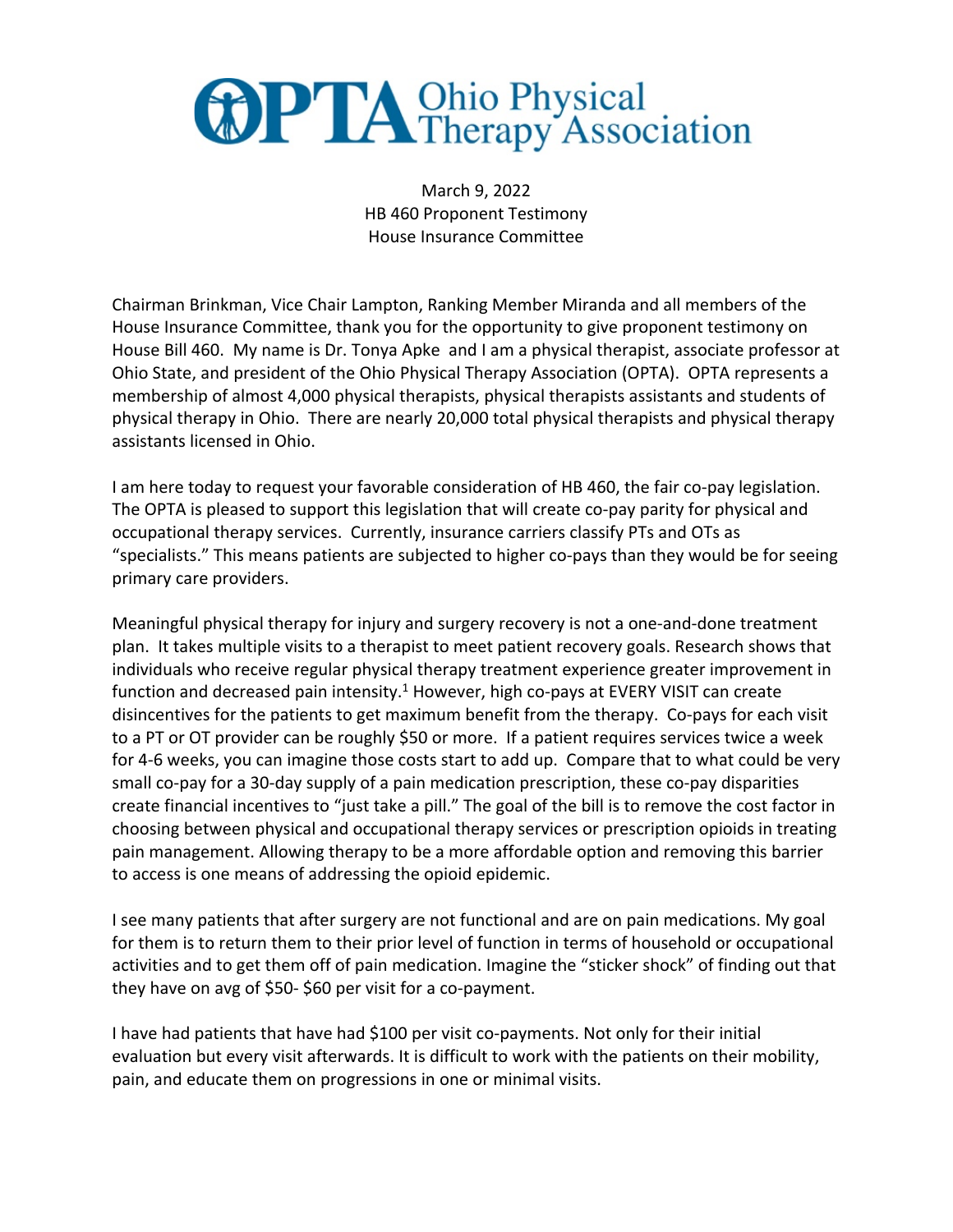The patients who have progressive neurological diseases such as multiple sclerosis, will required at least intermittent physical therapy services to prevent regression and loss of function. These types of patients tend to require services on an ongoing basis secondary to the nature of the disease and progression. The added cost of excessive copayments are a definite barrier to having essential services performed for them to remain functional with their daily lives. Excessive copay amounts are a disincentive for patients to seek physical therapy, resulting in a lack of follow through for their care. This only leads to higher costs for health care in the future, with the potential for significant recurrence and downstream costs including further surgery, imaging, and prescription drugs.

Precedence was set during the pandemic with some third-party payers waived the copayments. This has made a tremendous difference with decreasing a barrier to access of essential services. Patients are very grateful for this type of relief although it is only a limited number of insurance carriers. A study was performed by Optum Lab who administers United Health Care's (UHC) outpatient physical and occupational therapy claims.<sup>2</sup> The authors concluded that seeing a physical therapist first for musculoskeletal conditions decreased need for opioid medication and the decreased time for the patient to return to normal function. This has led to UHC starting to waive co-payments altogether for certain diagnoses for the first several visits. This decreases the barrier to early physical therapy as well as decreasing the addiction potential of opioid medications.

I would also like to discuss administrative burden with high copayments. In some cases, the amount paid in patient copays covers the entire cost of the services provided, thus negating the entire purpose of a physical therapy "benefit" offered by insurance companies. This not only is a hardship on the patient, but also creates significant administrative burden on the therapist. The provider is required by contract to collect the entire copayment fee. Then pay staff to send in the charges to the third-party payer and once the visit is reduced secondary to contractual rates, I have had to refund a portion of the copayment. In the end, the patient is paying for the entire visit.

The OPTA believes creating co-pay alignment with that of a primary care physician will allow more Ohioans to access the services of physical and occupational therapists. If passed, Ohio would join other states such as Kentucky and Pennsylvania in enacting this policy.

Thank you for your consideration of HB 460 and I would happy to answer any questions you may have.

## References

<sup>1</sup> Holmgren T, Björnsson Hallgren H, Oberg B, et al. Effect of specific exercise strategy on need for surgery in patients with subacromial impingemet

<sup>2</sup> Brigid M Garrity, Christine M McDonough, Omid Ameli, James A Rothendler, Kathleen M Carey, Howard J Cabral, Michael D Stein, Robert B Saper, Lewis E Kazis